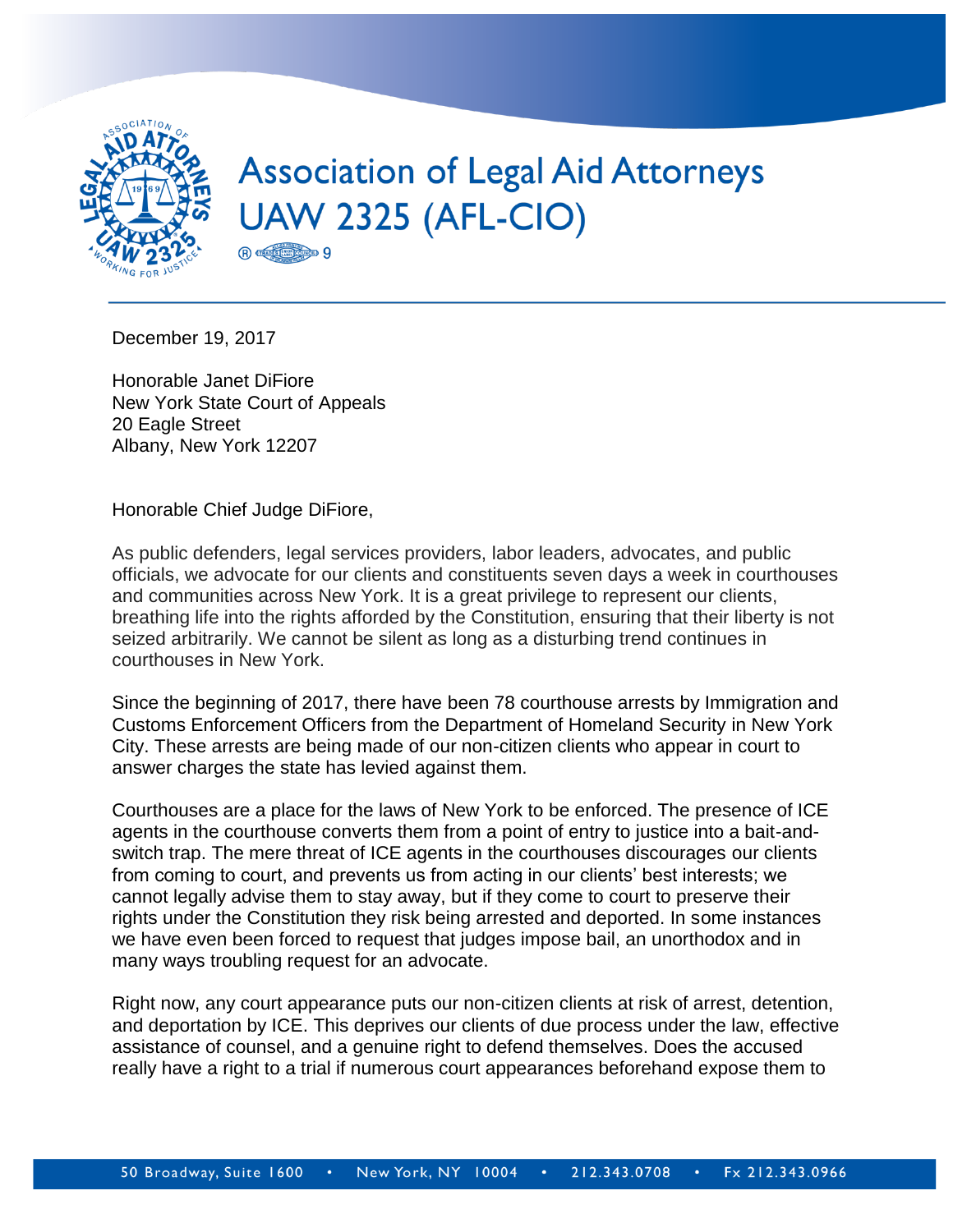ICE and the risk of deportation? The situation is completely untenable and threatens the very legitimacy of our court system.

**For these reasons, we call on you, Honorable Chief Judge DiFiore, to ban Department of Homeland Security Agents from our courthouses. The courts should be a means of access to justice, not tenets of fear. So long as ICE Agents are able to arrest individuals in New York State Courts during their court appearances, there is no equal access to justice. We, the undersigned, demand that all ICE agents henceforth be banned from entering or making arrests in New York courthouses and that court staff end all coordination with ICE and end any facilitation of arrests by ICE agents.** 

Association of Legal Aid Attorneys (ALAA), UAW Local 2325 by Deborah Wright

New York City Council Speaker Melissa Mark-Viverito

New York City Comptroller Scott M. Stringer

Manhattan Borough President Gale A. Brewer

New York City Council and Majority Leader Jimmy Van Bramer

New York City Council Member Margaret Chin

New York City Council Member Daniel Dromm

New York City Council Member Barry Grodenchik

New York City Council Member Jumaane Williams

New York State Senator Brian A. Benjamin

New York State Assemblyman Andrew Hevesi

New York State Assemblyman Robert Rodriguez

New York State Assemblyman Sean Ryan

New York State Assemblyman Al Taylor

New York State Assemblyman Dan Quart

United States Congressman Brian Higgins, NY-26th

New York State Defenders Association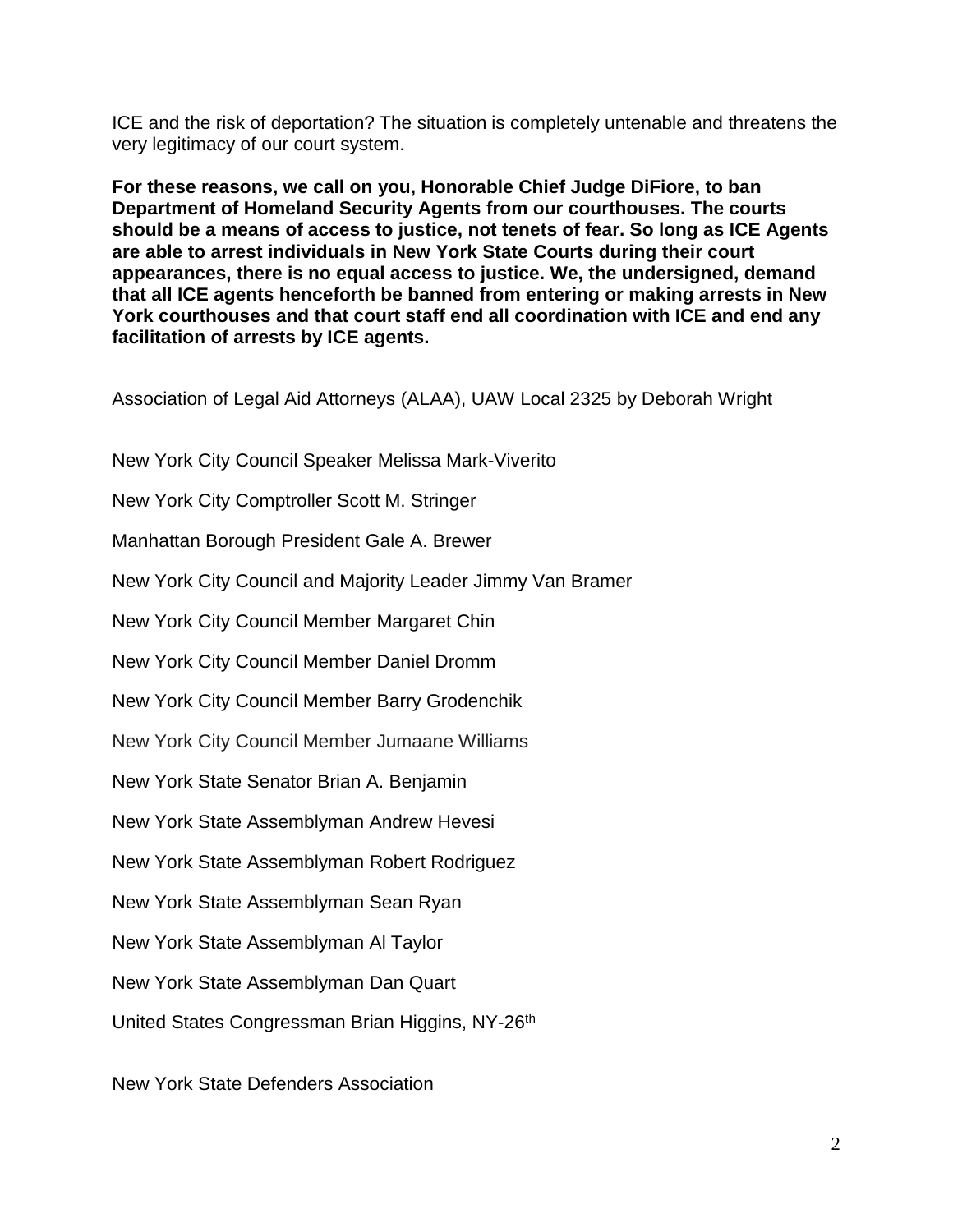The Legal Aid Society by Seymour James Brooklyn Defender Services by Lisa Schreibersdorf The Bronx Defenders by Justine Olderman The Legal Aid Society of Nassau County by N. Scott Banks Neighborhood Defender Service of Harlem by Rick Jones New York County Defenders Services by Stan Germán

Ali Forney Center

Alterman & Boop, LLP

Arab American Association of NY by Rama Issa-Ibrahim

Asian American Legal Defense and Education Fund

Attorneys of Color at Legal Aid Caucus, UAW Local 2325

Black Attorneys at Legal Aid Caucus, UAW Local 2325

**CAAAV** 

## **CAMBA**

Prof. Paris R. Baldacci, Clinical Professor Emeritus of Law, Cardozo School of Law

Community Action for Safe Apartments (CASA)

Catholic Migration Services

Center for Appellate Litigation

Center for Constitutional Rights

Chelsea Coalition on Housing

Children's Defense Fund (CDF)

Citizens' Committee for Children of New York, Inc. by Jennifer March

Coalition for the Homeless

Columbia Law School American Constitution Society by Zach Piaker

Columbia Law School Criminal Justice Action Network by Melissa Castillo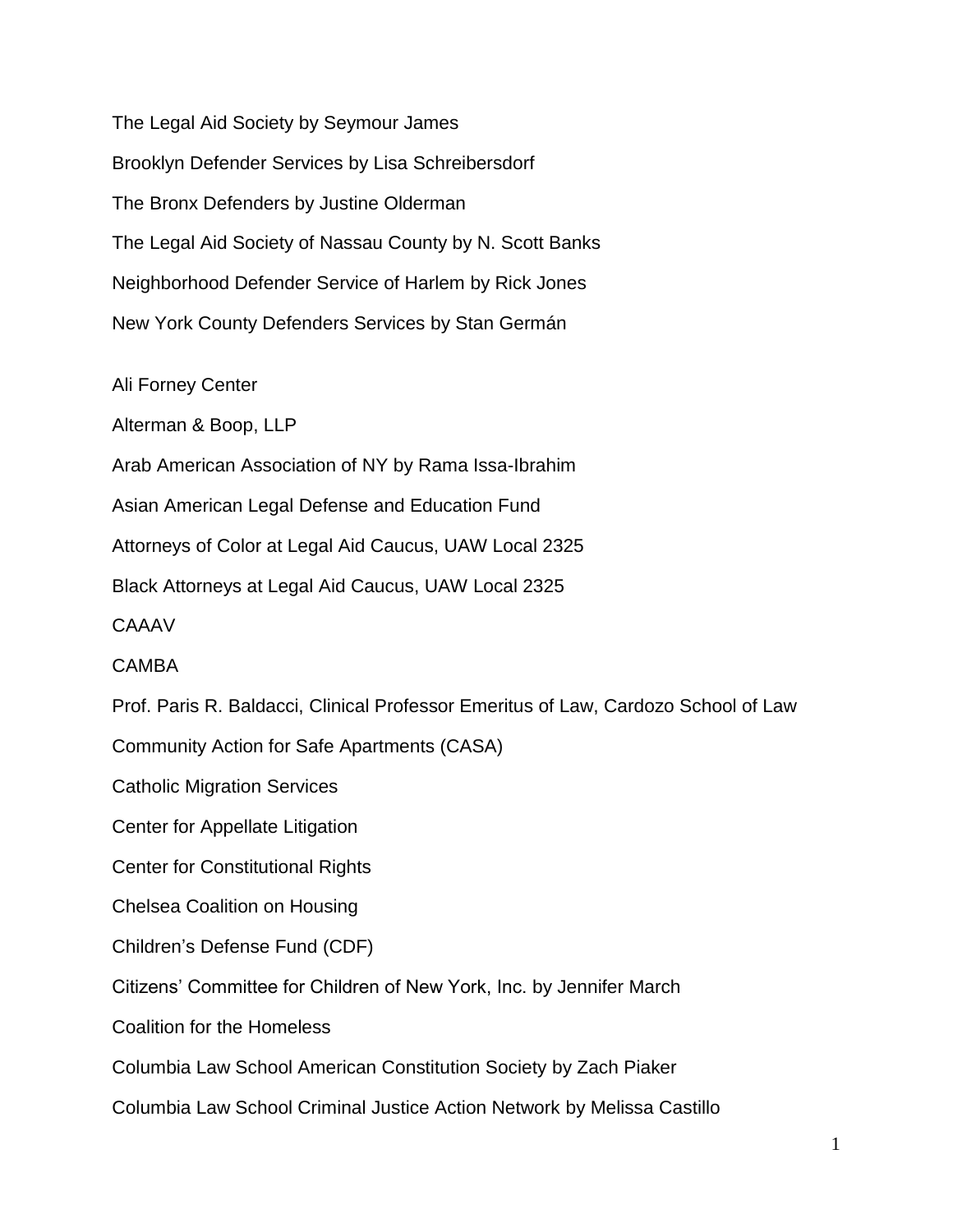Columbia Law School Society for Immigrant and Refugee Rights (SIRR) by Baldemar Gonzalez and Clarisa Reyes-Becerra

Columbia Law School Latino/a Law Students Association (LaLSA)

Columbia Law School Chapter of the National Lawyers Guild

Columbia Law School Student Public Interest Network by Jordan Murov-Goodman,

Columbia Law School Public Defender Students

The Community Service Society of New York

Crumiller P.C.

CUNY School of Law Black Law Students Association

CUNY School of Law Labor Coalition

The Door's Legal Services Center

Families for Freedom by Donald Anthonyson

Gay Asian Pacific Islander Men of New York (GAPIMNY)

Good Old Lower East Side, Inc. (GOLES)

Himmelstein, McConnell, Gribben, Donoghue & Joseph LLP

Housing Conservation Coordinators

Housing Court Answers

Ignatian Solidarity Network by Christopher Kerr

Immigrant Defense Project by Alisa Wellek

Immigrant Justice Corps.

Immigration Equality

Jewish Voices for Peace

JustLeadership USA

LatinoJustice PRLDEF

The LGBT Bar Association of Greater New York

LGBTQ Caucus of ALAA, UAW Local 2325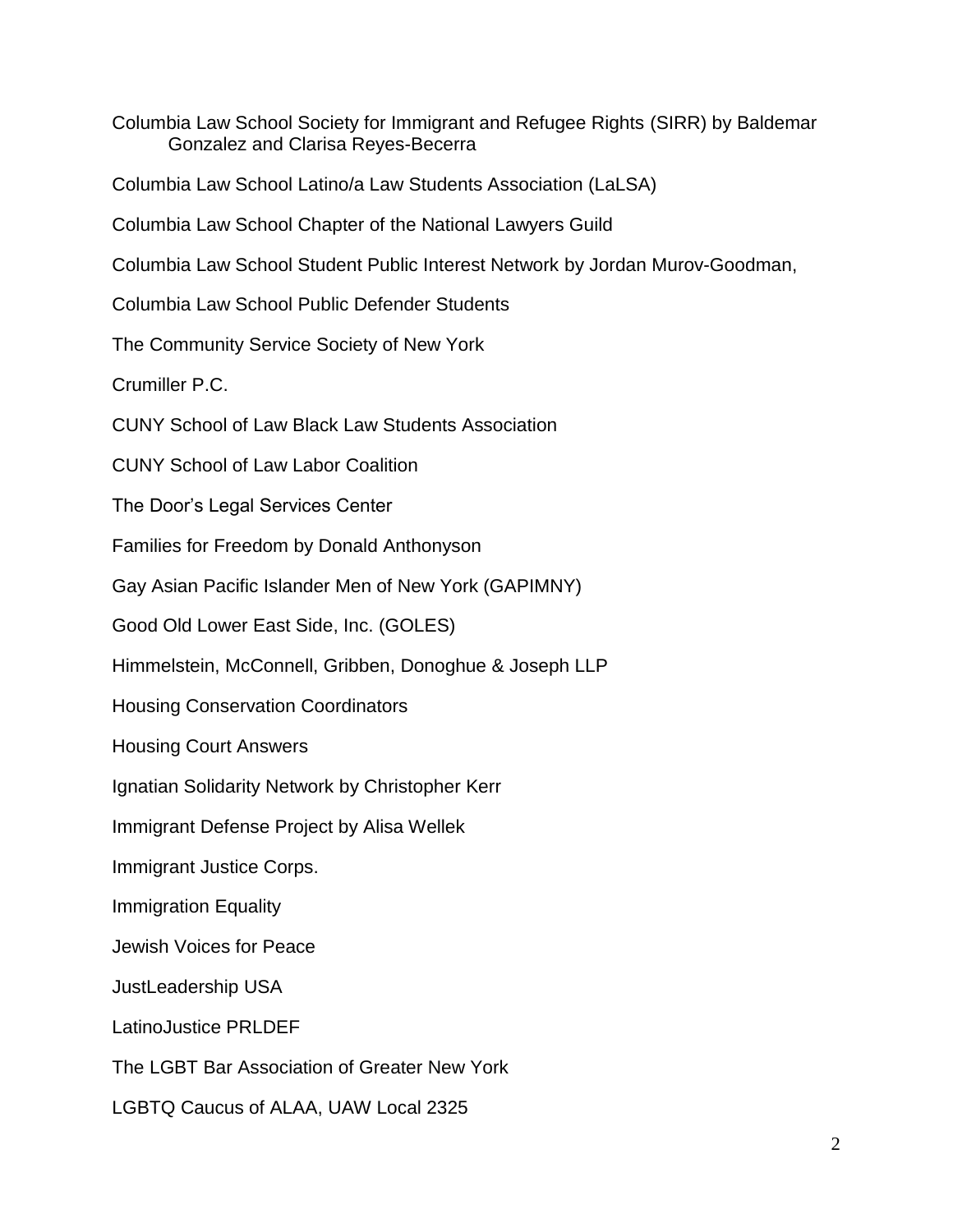Make the Road NY by Javier Valdes Mobilization for Justice, Inc. National Employment Law Project (NELP) The National Lawyers Guild – New York City Chapter National Lawyers Guild, New York City Chapter, Labor & Employment Committee National Organization of Legal Services Workers, UAW Local 2320 by Gordon Deane The National Writers Union, UAW Local 1981 by Larry Goldbetter New York Lawyers for the Public Interest (NYLPI) New York Legal Assistance Group (NYLAG) by Beth Goldman New York Legal Services Coalition New York City Gay and Lesbian Anti-Violence Project Justice Emily Jane Goodman, New York State Supreme Court Ret. New York Working Families Party NMIC Legal Services Office of the Appellate Defender P.A.'L.A.N.T.E. Harlem Prisoners' Legal Services of New York Queer Detainee Empowerment Project Resist Here SEIU 32BJ by Hector Figueroa Southside United HDFC - Los Sures Transgender Law Center Trans Justice Funding Project United Auto Workers (UAW), Region 9a by Julie Kushner UAW Local 259 by Brian Schneck